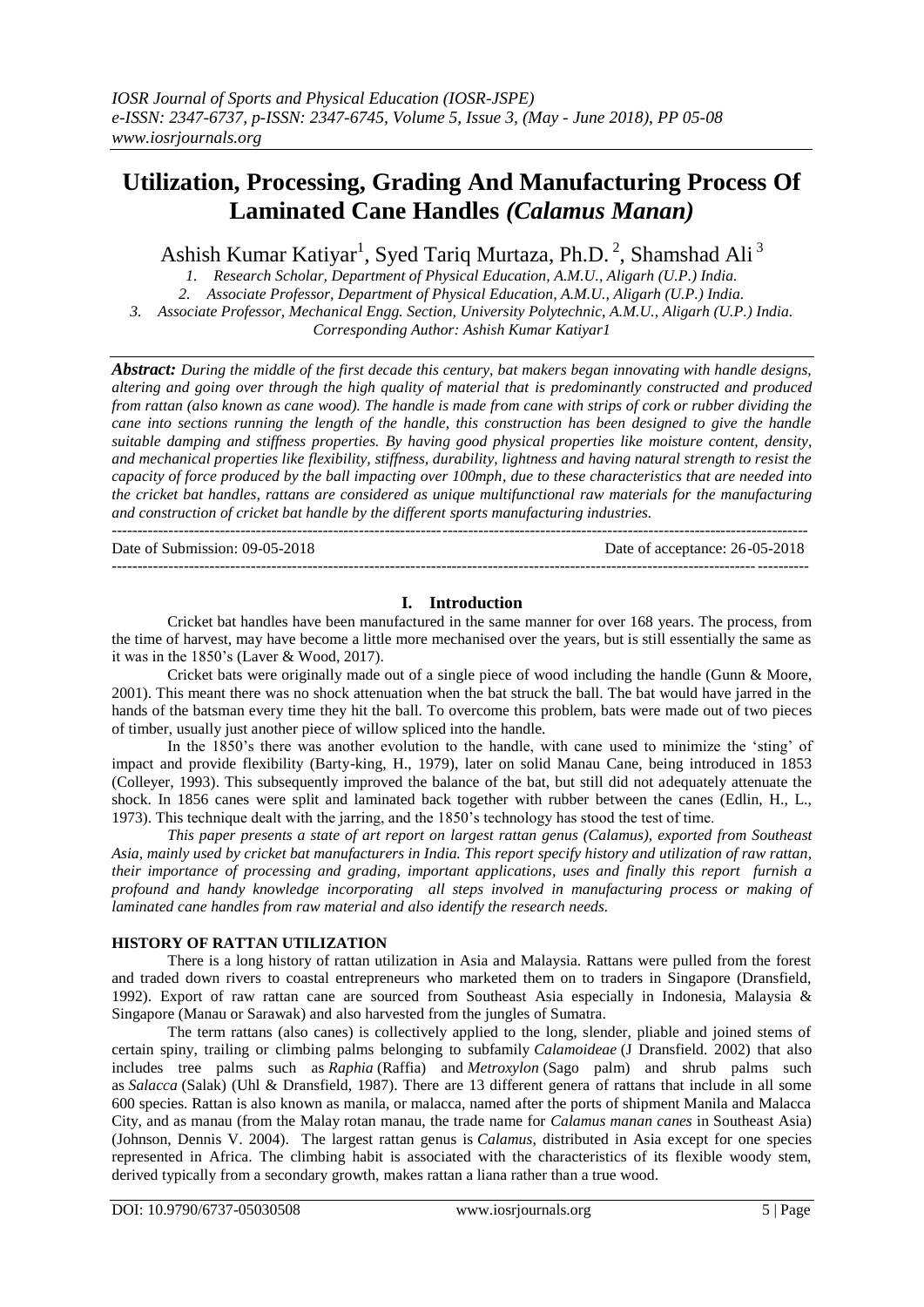Commercially the finest quality canes that dominate international market are species of Calamus, e.g. C. Maman, C. Caesius and C. Trachycoleus. Owing to strength and resilience, rattans are used for making handle of hockey sticks and cricket bats. A good example is the First Division of Sarawak Cane, where up to twelve different species of rattan have been cultivated, supplying in a variety of cane colours and texture that are integrated into high quality cane put them to countless practical use and aesthetic artefacts. Their utility has been based on a unique combination of features such as abundance (in past), strength, low weight, durability, lustrous finish and beauty for the use of particularly in the making of household articles, furniture, tool handles, lifting heavy items and in bridge construction, sports equipments etc.

### **II. Manufacturing Process Of Laminated Cane Handle Processing and Grading of Raw Rattan**

The canes are imported and transported in 2 basic thicknesses, thick and thin pole lengths of around 3 metre and graded by straightness and evenness of the stranding. They are initially cured or boiled in oil improve the strength properties of rattan cane (Yudodibroto, 1985) after that the canes are washed and air-dried in an open area for several weeks. Before being graded the canes go through the process of sulphur fumigation in a chamber with external container burning sulphur. The fumigation process uses the sulphur fumes to bring out the best of the canes' colour, while at the same time as killing any borer that may be present in the cane. The fumes are carried into the chamber by a flue, and the canes are smoked overnight, sometimes up to 24 hours, until an even colour is obtained. After that the canes are graded according to the Stem diameter and evenness of diameter along the length (Razak, W., Tarzimi, M., & Arshad, O., 2001). Then it was cut down into the pieces of 1.5 metres (60 inches) in length for further actions.

# **Process of Making Laminated Handle**

The best pieces of cane that was thick in diameter and straight with even strands along the length are chosen for this study. The most popular pattern used for making handle from large diameter cane for long or short in length had been typically consist of 4 pieces of cane with 3 rubber inserts. Between the cane section rubber or cork is inserted before the handle is glued, sanded and spliced together using twine (Edlin, H., L., 1973). Cane for the short handles is firstly sawn to the right length of 480 mm and then three cuts are made along the length, then the cane was split and separated into 4 pieces. The first cut, straight down the middle of the cane along the length and the second and third cuts are made either side of the middle cut from top to bottom of the cane.

Now, the faces planed to ensure a good gluing surface and glued together with three cork or rubber laminations used for shock absorption. A single piece of cork/rubber of 170 mm long and 0.5 mm thick is then placed into the middle cut and remaining two piece of rubber/cork of 160 mm long and 0.5 mm thick is then placed into either side of the middle section. A wedge is jammed into the middle cut allowing glue to be applied thoroughly, followed by a piece of fibreboard of 60 mm in length, Two more pieces of latex bonded cork in rectangular strips of 70 mm in length of 2 mm thick and width half the diameter of the handle are then glued together and positioned within the handle composite along their thinnest edge are then applied with glue and used to fill the other two cuts.

The handle is tied up and left to dry for 24 hrs, Once dry the handle is untied, next is to cut the remaining wedge out from the cleft, that is positioned within the centre of the handle 'sandwich' to approximately 80% of its length from the final element to the handle. The reason for including the wedge is to increase the depth of the handle towards its base as many bat models exhibit a deep cross section towards the shoulder of the bat. The handle needs to accommodate this deep cross section to ensure a continuous surface over the back of the blade for following machining. The freshly glued handles are stacked and wedges are used to separate the handles and provide some compression to aid the adhesion of all elements.

# **Process and Technique Involved for Finishing and Shaping of the Handle**

Once the glue has cured the handles are cross cut to the exact length and sawn to the required handle length and set aside for machining because when the laminated handles get there they will be about half to twice as thick as the finished handle.

**The first stage** of the manufacturing process is to turn the handles on a lathe, which reduces them down close to the width required to go into a bat. The top part of the handle is then shaped according to the constraint measurements. The circular profile of the handles is machined between centres on a copy-shaping machine with a rotating cutter and the handle is rotated slowly to produce a round section. Handles are turned to an appropriate size however, various profile patterns exist for the different sizes for example, and the handles may be turned to produce either long or short in length and round and oval in shape.

**In the second stage**, the base of handle is ready for cutting the splice and sawn so as to it is fitted through the precise splicing of the handle into the blade. A splicing saw is used to cut the deep V into both blade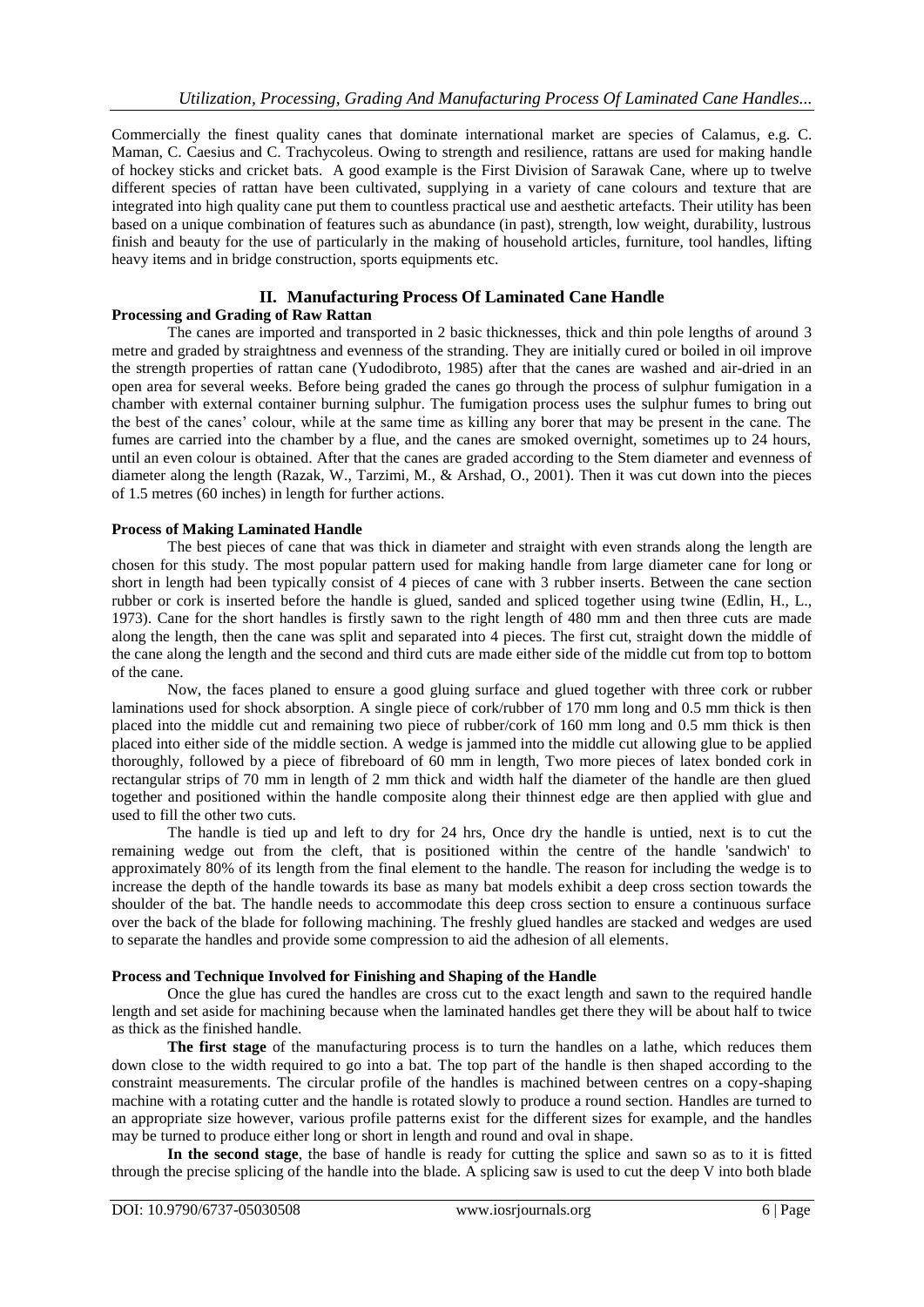and handle, using special jigs, this cut needs to be carefully made so the join between the handle and the blade fit together tight and perfectly fitting is vital to achieving both balance and performance of the bat.

**On the third stage**, the splice of handle and blade has been cut then the handle can be fitted in to the blade using a mallet. Before fitting against each cleft the handles are checked and make sure that it has reached to the base of the joint then, the handle are aligned to set slightly forward of the blade, according to the bow and the particular characteristics of the blade and glued together by using PVA adhesive to ensure a strong joint is made. The bat is then clamped and left to dry/cure for a minimum of 15 hours or an overnight. After the due course of time, the adhesive is strong enough for further machining.

**On the fourth stage**, the bare Cane handles are wounded / covered with a layer of traditional linen/ cotton thread which is applied on a custom made binding lathe. The bat is mounted in the lathe which is controlled using a foot treadle; the handle is brushed with glue and whipped with the twine which provides strength to the splice and throughout the length of the handle. The winding process begins at the top of the handle and the string is stapled upon reaching the shoulders of the bat. It is believed that the string adds structural support to the handle increasing flexural rigidity and also the tension applied during winding acts to compress the handle reinforcing the integrity of glued components.

**On the fifth and final stage,** the rubber grip is added to the handle on top of the wound string, increasing the diameter of the handle and gives a surface with substantial grip against the batsman's gloves. The tubular rubber grip has a diameter smaller than the handle and so must be strained to fit the handle. This is achieved through expanding the rubber tube over the inside of a larger diameter pipe by removing the air between the two. The handle is then positioned inside the pipe and the vacuum released, the rubber attempts to regain its original shape tightly enveloping the handle.

Each handle is then weighed together with the accompanying rubber handle grip to measure the mass of the finished product. The handles are stamped to register according to their shape and size, corresponds to the mass of the bat.

#### **III. Discussion**

The source of the material used for the making of cane handles from South East Asia. (Grant, C.1998b) suggested that the handle offers the most scope for improvements in bat performance. However, improvements to the handle remain relatively unexplored (John & Li, 2002). So, we have experimented with making handles with the constraint measurements on selected geometrical parameters (Katiyar, Murtaza, & Ali, 2018a), although we also purchase raw materials of handles in their most basic form and then they are processed, shaped and finished according to the need we make our handles with careful craftsmanship to reduce the chance of oddness into the handle's profile for determining the volume of the referenced handle (Katiyar, Murtaza, & Ali, 2018b).

#### **IV. Conclusion**

The first solid Manau cane handles were used in 1853, they were deemed to cause too much vibration which made the bat painful to hold therefore rubber laminations were introduced in 1856, the same handle materials as cane wood that has the tenacity and high in strength with rubber to dampen down the shock of the ball hitting the bat are used to this day. Three years later in 1856, handles took the form they have maintained until now. The handles that are used now a day that is similar to those were used in the 1850's. However, the procedures adopted in this current study are believed to be a more thorough investigation than was previously published literature. Therefore this study will identify the required materials and manufacturing process of handles which might offer an alternative or out-perform the cricket bat handle *(Calamus Manan)* that is currently used.

#### **References**

- [1]. Barty-King, H. Quiltwinder and Pod Shavers- The History of Cricket Bat and Ball Manufature. London: Macdonald and James, 1979.
- [2]. Collyer, D. (1993). An engineering study o f the cricket bat. Unpublished Final Year Project. Bolton Institute o f Higher Education.
- 
- [3]. Edlin, H., L. (1973). Woodland crafts in Britain. Second Edition, Batsford Ltd; London. [4]. Grant, C. (1998). Design of a better cricket bat. Materials Research Society Bulletin [4]. Grant, C. (1998). Design o f a better cricket bat. Materials Research Society Bulletin: Advanced Materials in Sports & Leisure Equipment.
- [5]. Gunn & Moore. (2001)[. http://www.cricket.org/link\\_to\\_database/national/eng/](http://www.cricket.org/link_to_database/NATIONAL/ENG/) competition s/gm/batmaking.html [6]. J Dransfield. (2002). General Introduction to Rattan The Biological Background to Exploitation and the
- [6]. J Dransfield. (2002). General Introduction to Rattan The Biological Background to Exploitation and the History of Rattan Research. http://www.fao.org/docrep/003/y2783e/y2783e06.htm#P889\_66944
- [7]. John, S., & Li, Z., B. (2002). Multi-directional vibration analysis of cricket bats. In, Subic, A., and Haake, S., J. (Ed). The Engineering of Sport. Balkema; Rotterdam.
- [8]. Johnson, Dennis V. (2004): Rattan Glossary: And Compendium Glossary with Emphasis on Africa. Rome: Food and Agriculture Organization of the United Nations, p. 22.
- [9]. Katiyar, A. K., Murtaza, S. T., & Ali, S. (2018a). DETERMINING GEOMETRICAL PARAMETERS FOR A REFERENCED CRICKET BAT HANDLE. *European Journal of Physical Education and Sport Science*, *4*(3), 158–164.